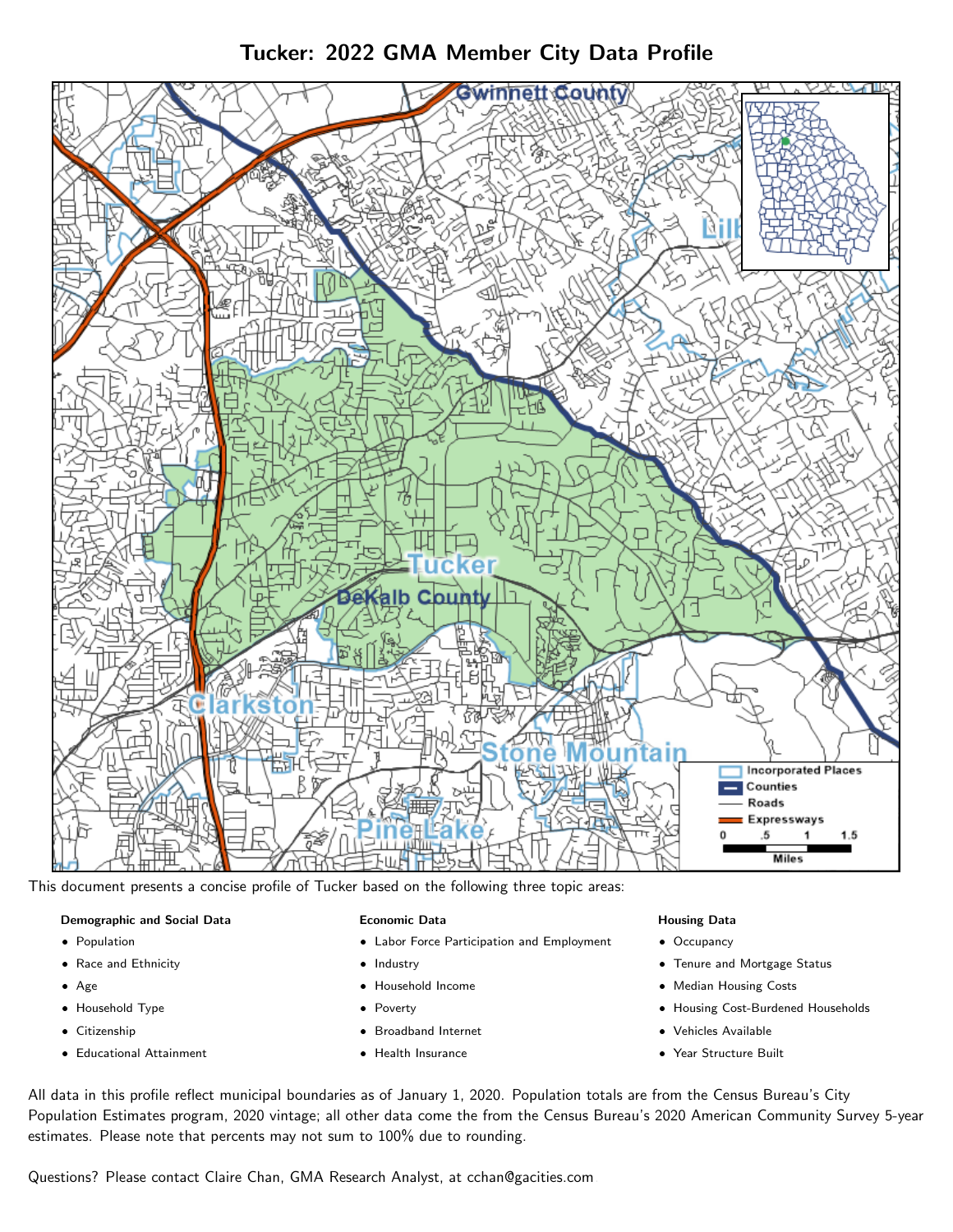# Tucker: Demographic and Social



Age 0% 1% 2% 3% 4% 5% Male <u>Communicular Female</u> 5% 4% 3% 2% 1% 85 and over 80-84 75-79 70-74 65-69 60-64 55-59 50-54 45-49 40-44 35-39 30-34 25-29 20-24 15-19 10-14 5-9 Under 5

## **Citizenship**



Source: American Community Survey, 2020 5-year estimates, table B05002 Source: American Community Survey, 2020 5-year estimates, table B15002

### Race and Ethnicity



Source: U.S. Census Bureau, City Population Estimates, 2020 vintage Source: American Community Survey, 2020 5-year estimates, table B03002

## Household Type



Source: American Community Survey, 2020 5-year estimates, table B01001 Source: American Community Survey, 2020 5-year estimates, table B11001

### Educational Attainment



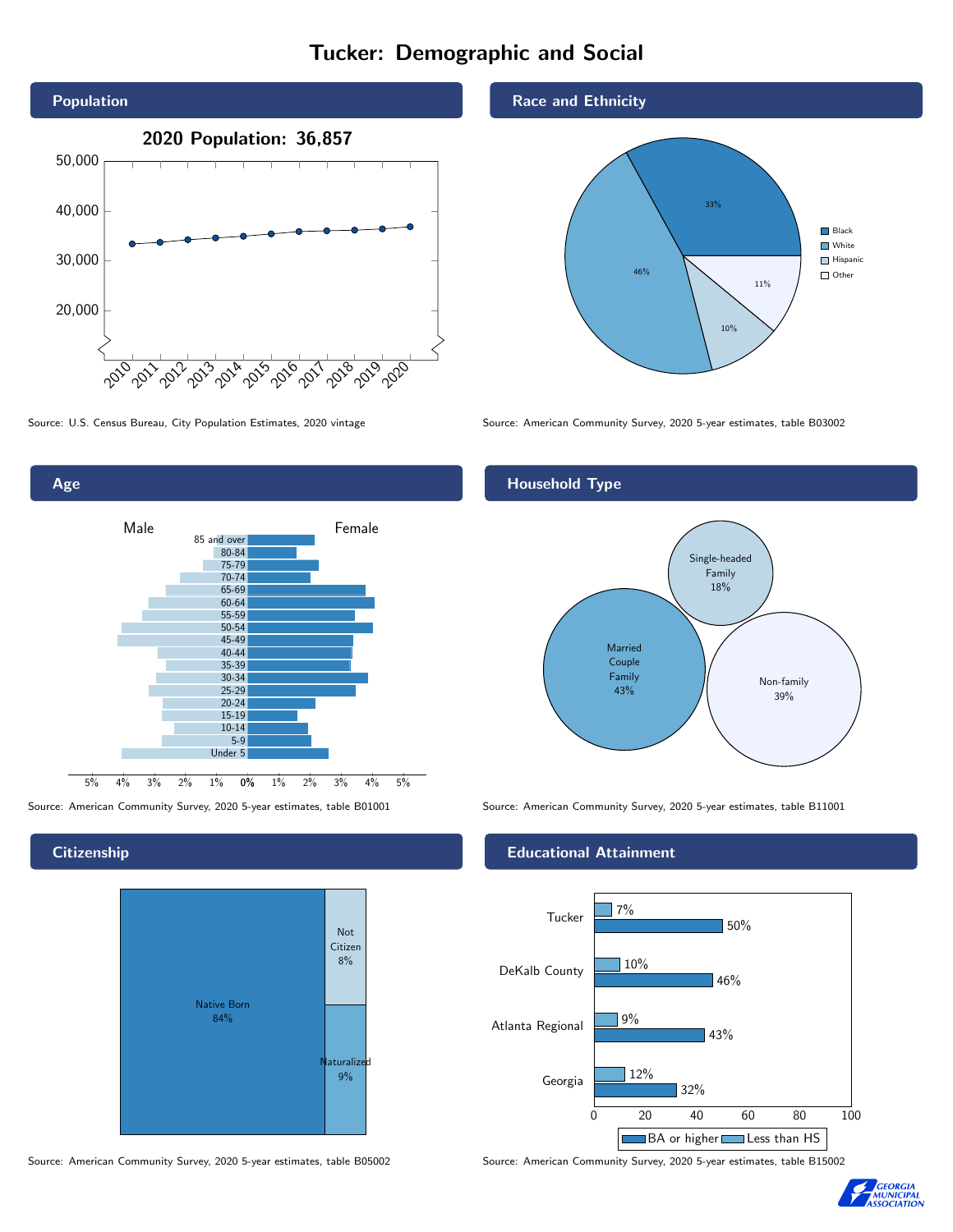# Tucker: Economic



Source: American Community Survey, 2020 5-year estimates, table B23001 Note: Unemployment rate is based upon the civilian labor force.



Source: American Community Survey, 2020 5-year estimates, tables B19013 and B19025 Source: American Community Survey, 2020 5-year estimates, table B17010



### Industry

| Agriculture, forestry, fishing and hunting, and mining      | $0\%$ |
|-------------------------------------------------------------|-------|
| Construction                                                | $4\%$ |
| Manufacturing                                               | 7%    |
| <b>Wholesale Trade</b>                                      | 2%    |
| Retail Trade                                                | 8%    |
| Transportation and warehousing, and utilities               | 5%    |
| Information                                                 | 5%    |
| Finance and insurance, real estate, rental, leasing         | 6%    |
| Professional, scientific, mgt, administrative, waste mgt    | 21%   |
| Educational services, and health care and social assistance | 23%   |
| Arts, entertainment, recreation, accommodation, food        | 10%   |
| service                                                     |       |
| Other services, except public administration                | 5%    |
| Public administration                                       | $4\%$ |

Source: American Community Survey, 2020 5-year estimates, table C24030

### Poverty



## **Health Insurance**



Source: American Community Survey, 2020 5-year estimates, table B28002 Source: American Community Survey, 2020 5-year estimates, table B18135